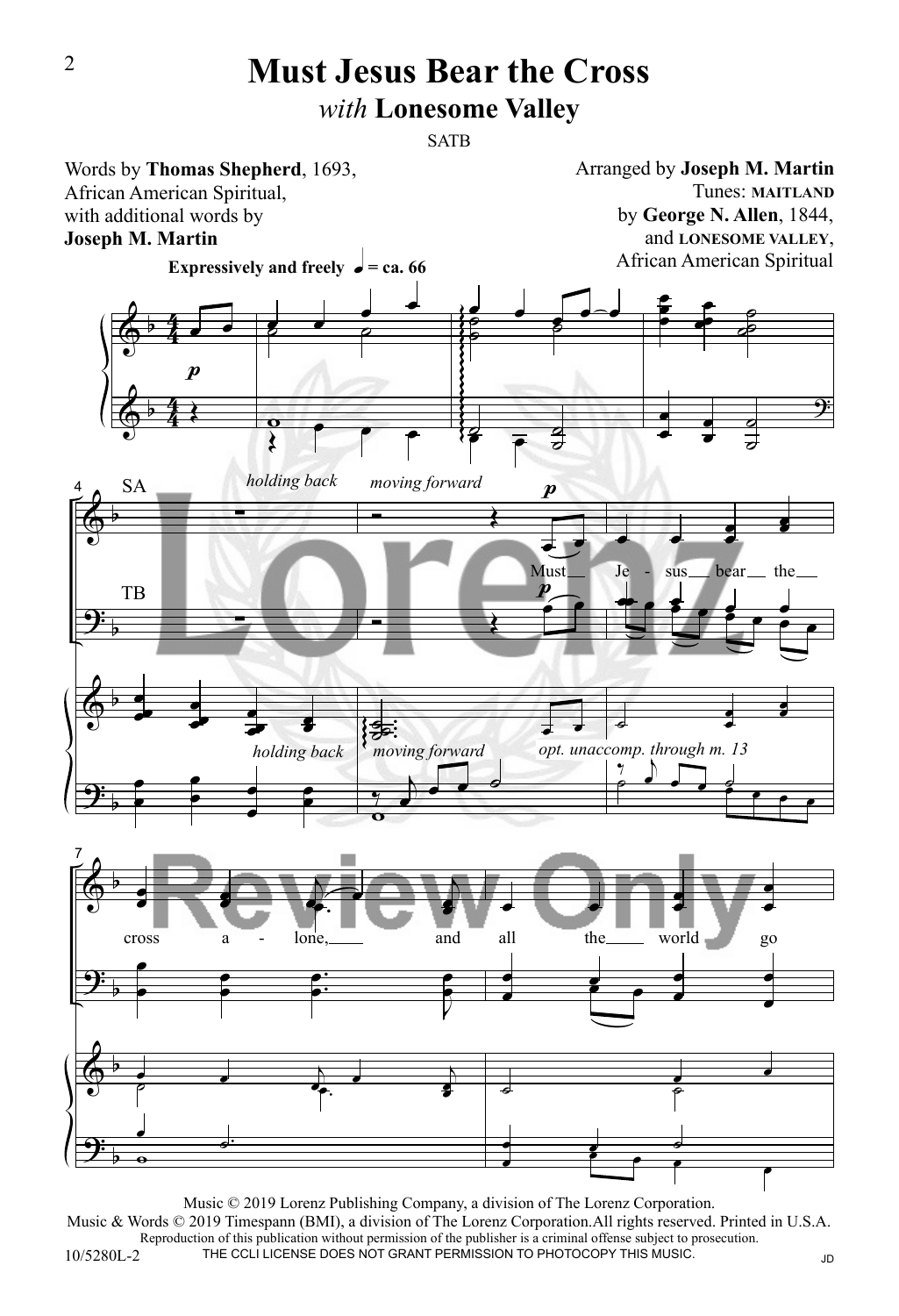





10/5280L-3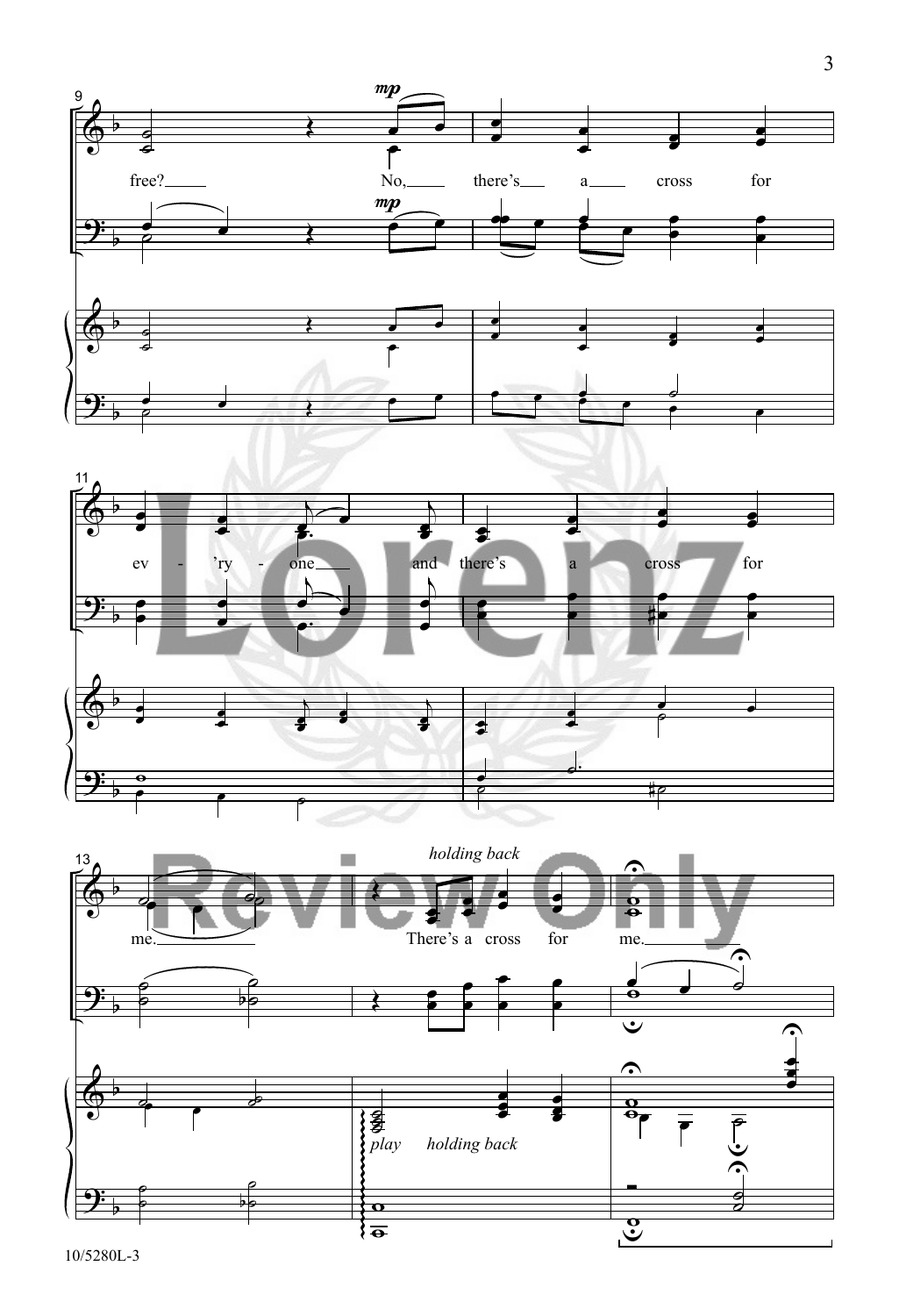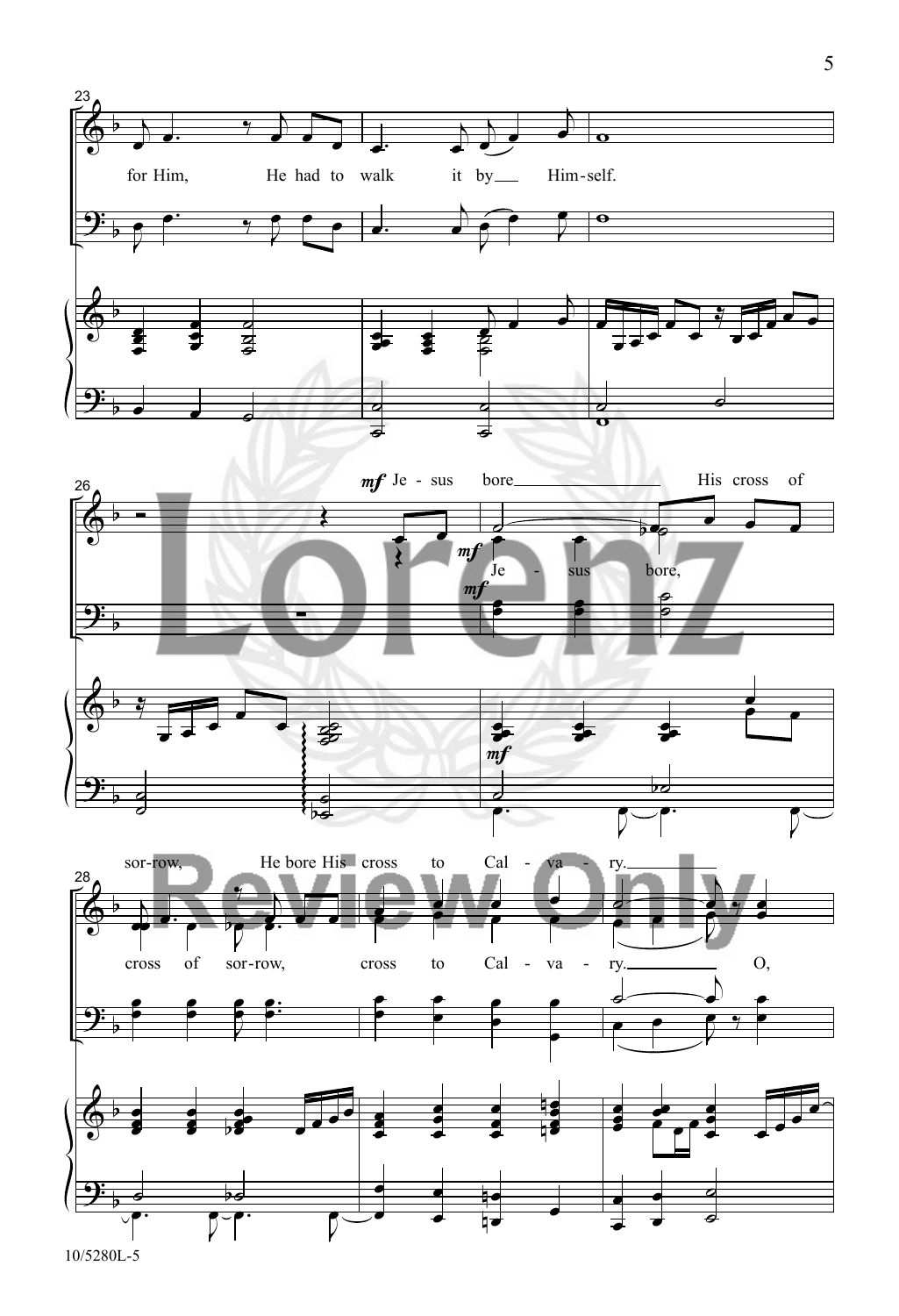





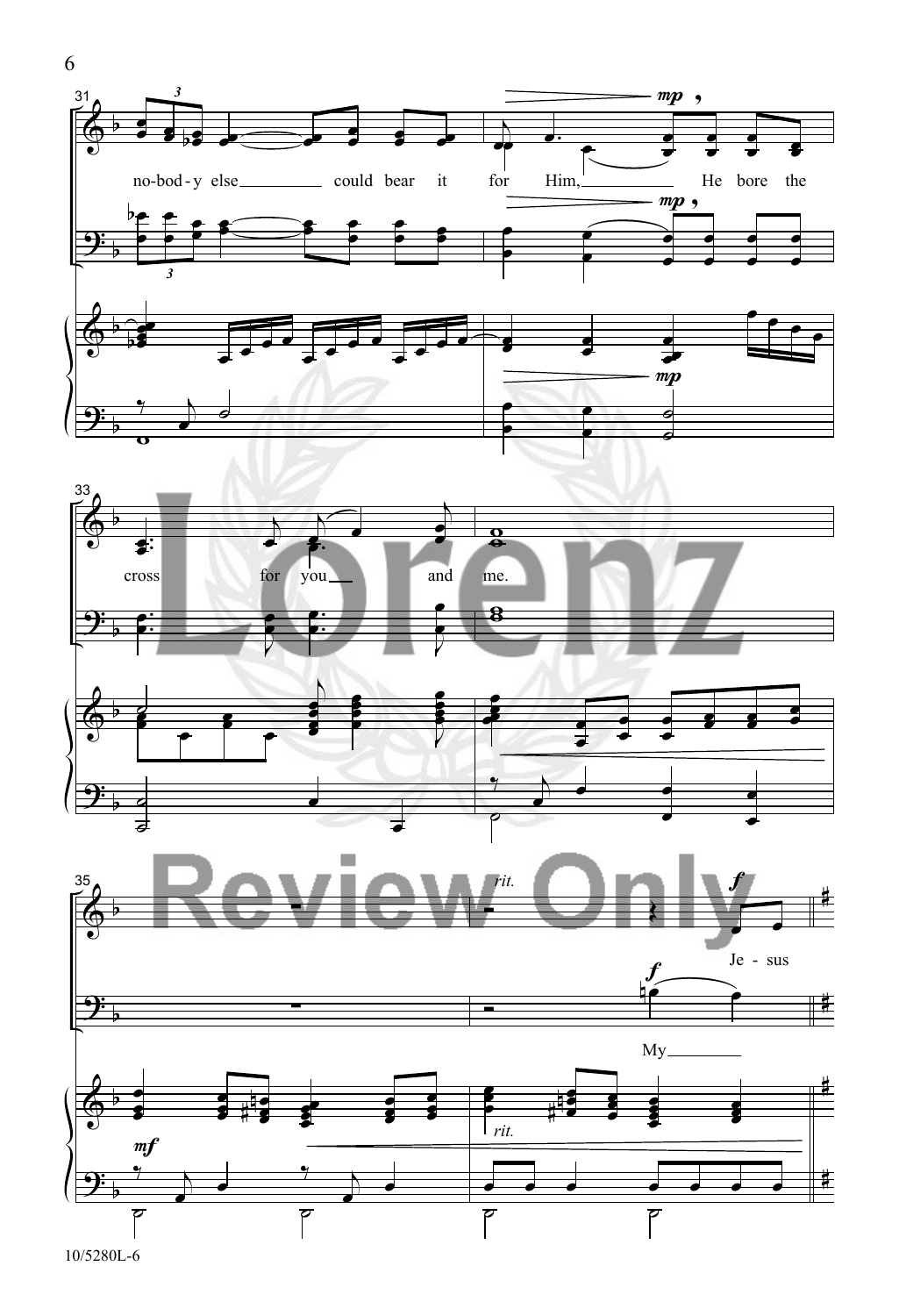